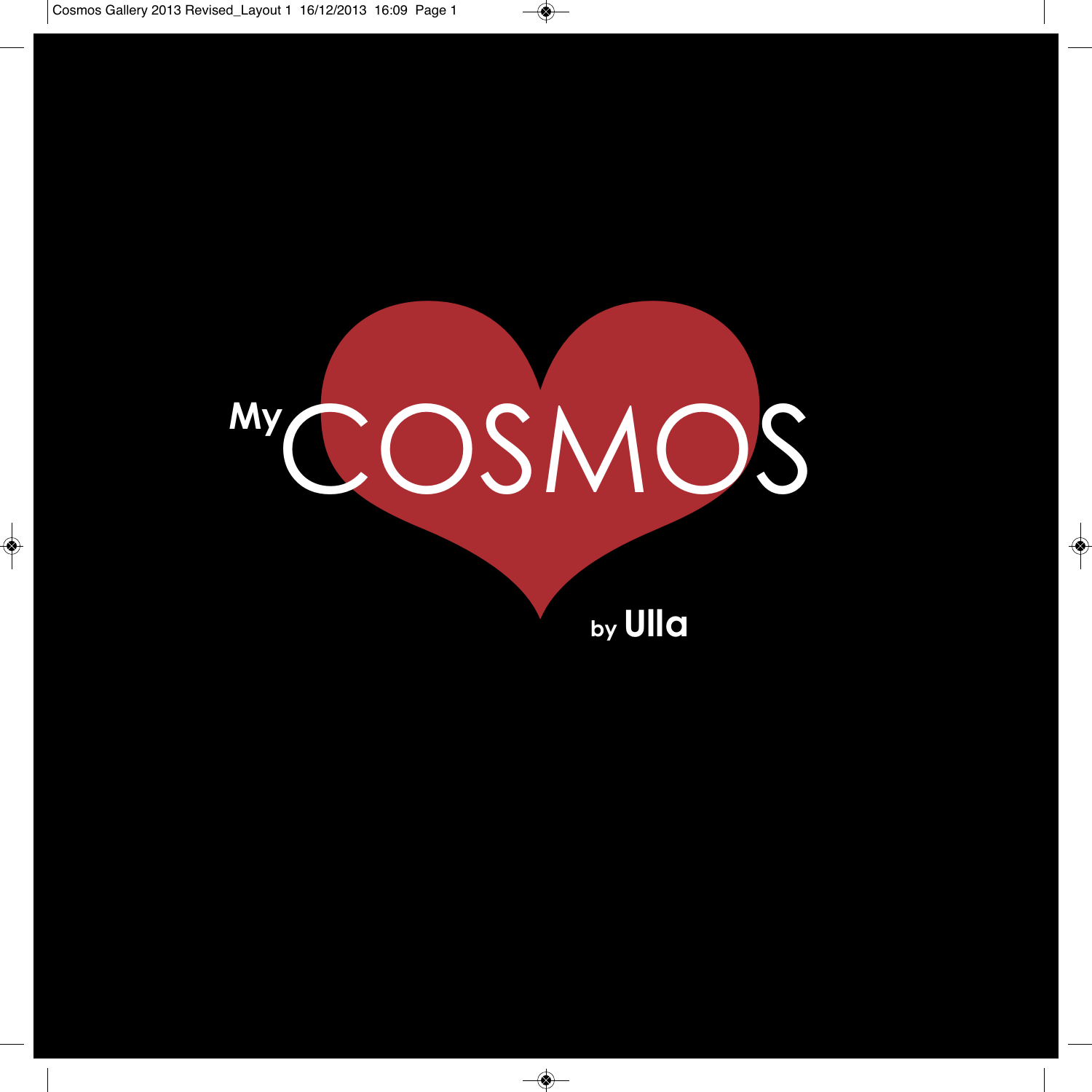## **MyCOSMOS**

During the last few years I have been traveling extensively, mostly in America, but also in the far North of Europe, places like Iceland, Norway, the Orkney Islands, the Scottish Highlands and the Hebrides, where the Isle of Skye has become one of my absolute favourites. Being Scandinavian, my heart is always close to these high latitudes.

In the clear northern air, the stars and planets, even the galaxies, fill the night sky with shimmering jewels. Ever since my childhood in the Danish countryside, far from city lights, I have always loved the limitless wonder of space. Lately, this sense has been heightened by the images of deep space sent back to Earth by the Hubble space telescope, orbiting high above the atmosphere.

I am now busy with my space series: '<sup>My</sup>Cosmos'. This series is my, at times, light-hearted interpretation of Hubble images! As always, I do not produce more than 12 paintings a year. The final number in the 'My Cosmos' series will be around 24.

Ulla Plougmand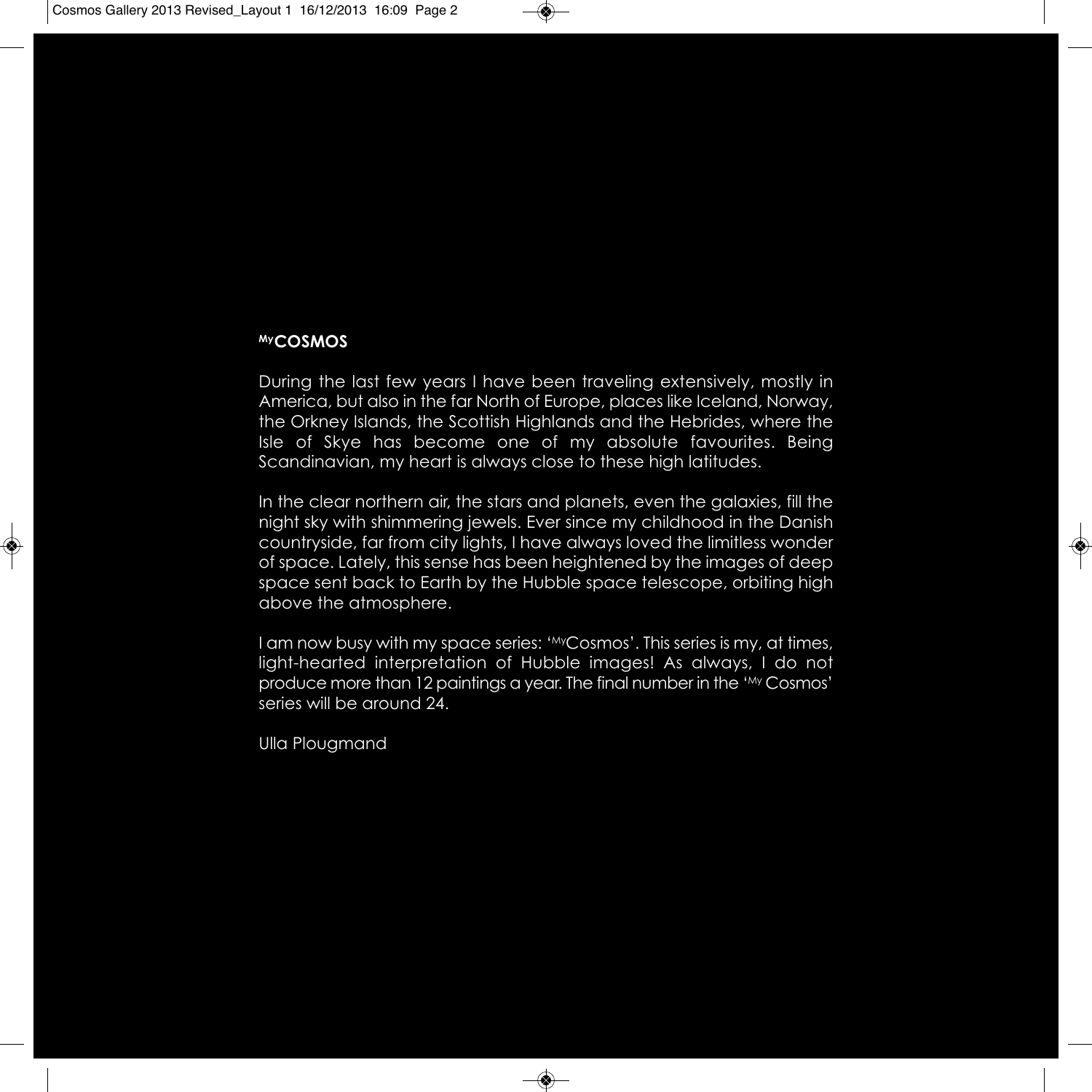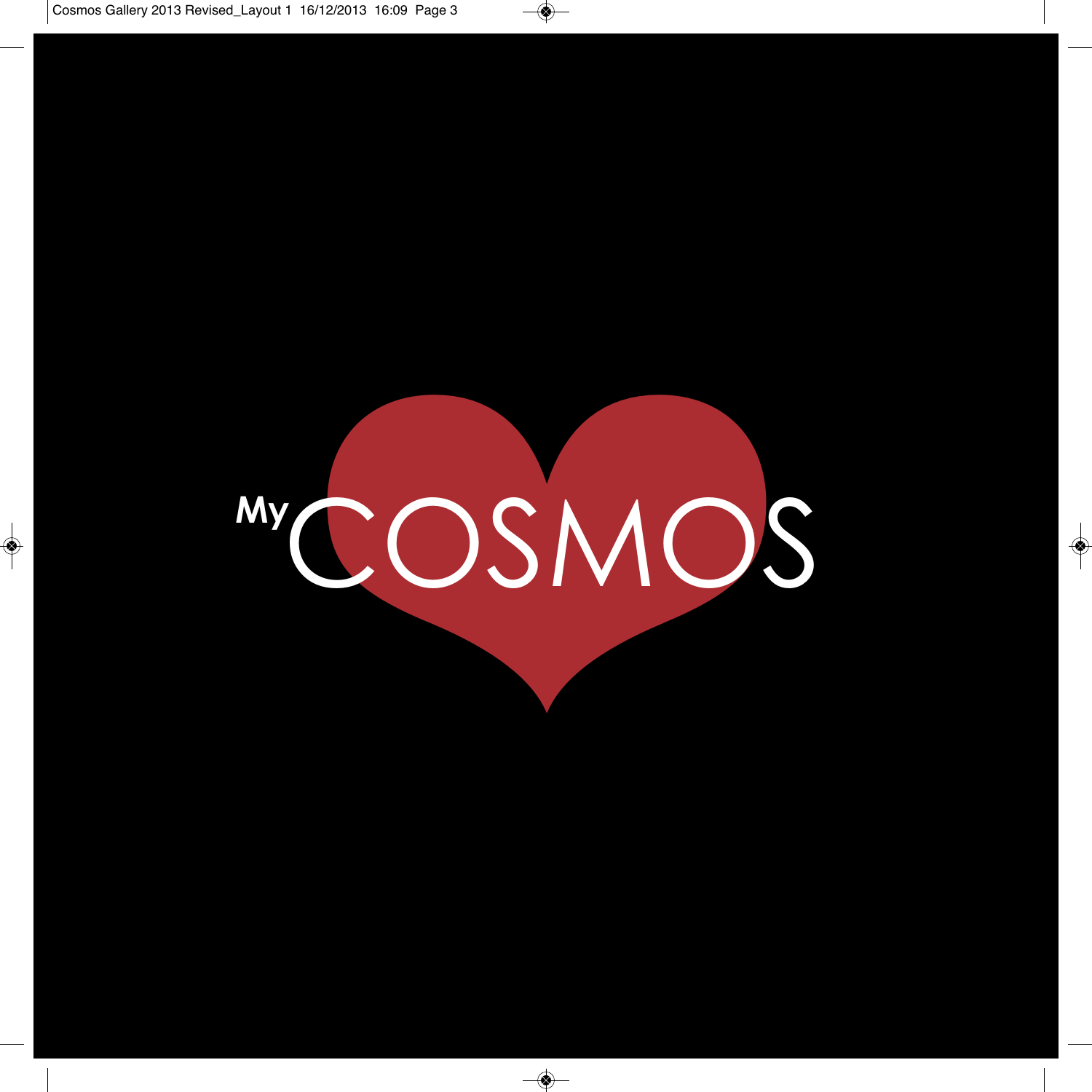





**Birth of a Planet** 100 x 100 cm. Acrylic on Canvas **Birth of Venus** 100 x 100 cm. Acrylic on Canvas



**Cosmic Dreams** 100 x 100 cm. Acrylic on Canvas **Cosmic Eruption** 100 x 100 cm. Acrylic on Canvas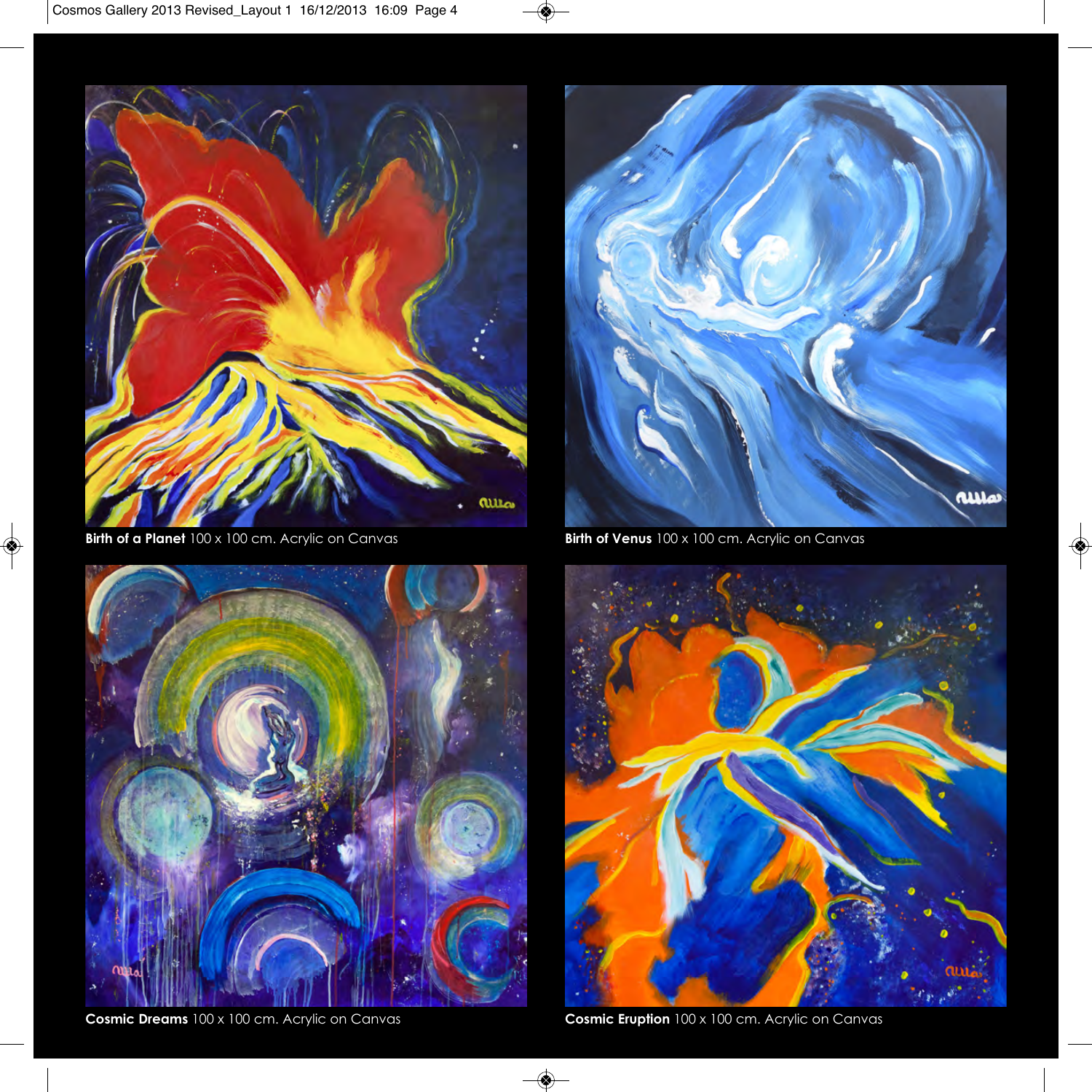

**Dance of the Planets** 100 x 100 cm. Acrylic on Canvas **Ice Planet** 100 x 100 cm. Acrylic on Canvas



**Playing with Planets** 100 x 100 cm. Acrylic on Canvas **Solar Loops** 100 x 100 cm. Acrylic on Canvas



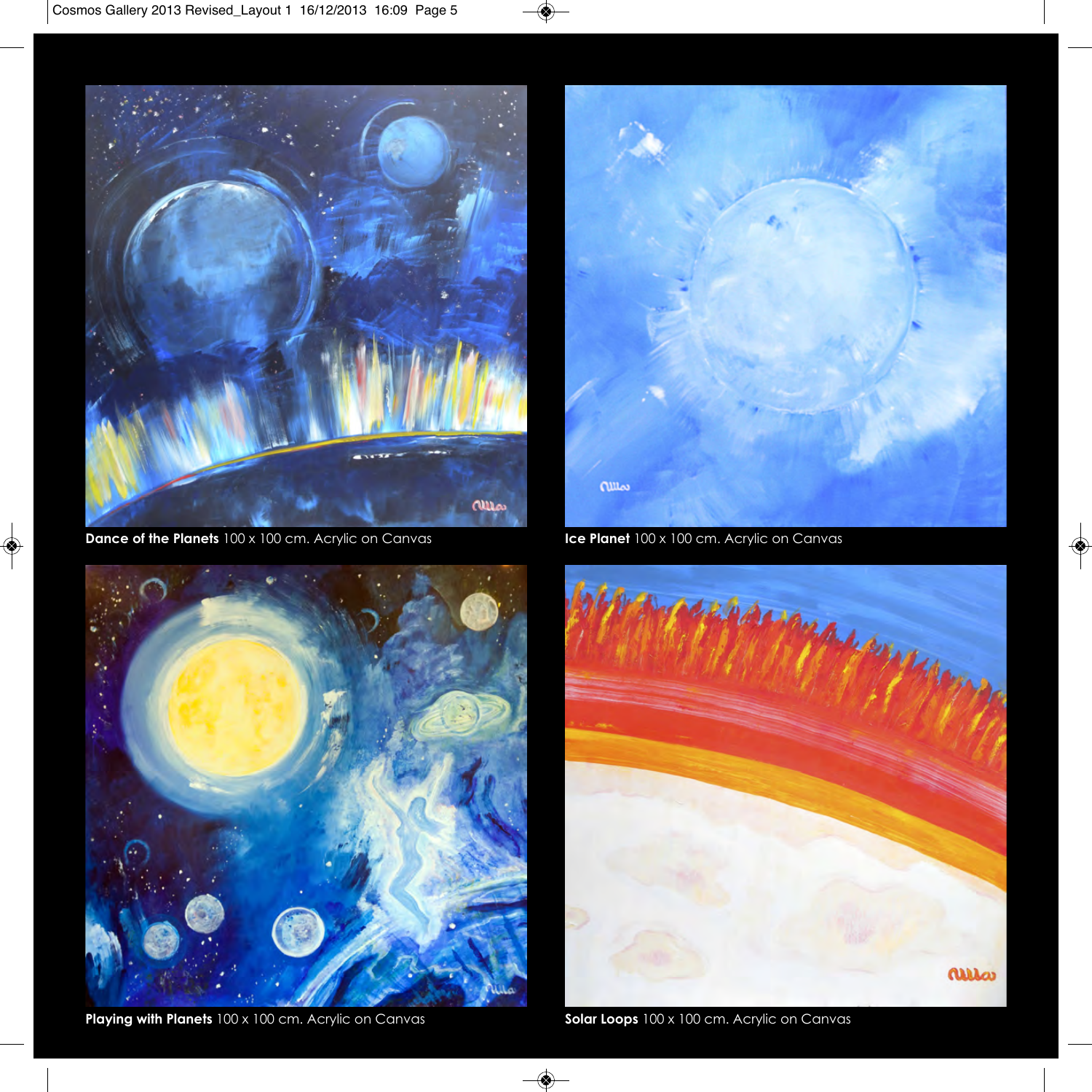



**Space Orgasm** 100 x 100 cm. Acrylic on Canvas **Spirit of the Sun** 100 x 100 cm. Acrylic on Canvas



**Space Fish** 100 x 100 cm. Acrylic on Canvas **Space Ice Explosion** 100 x 100 cm. Acrylic on Canvas

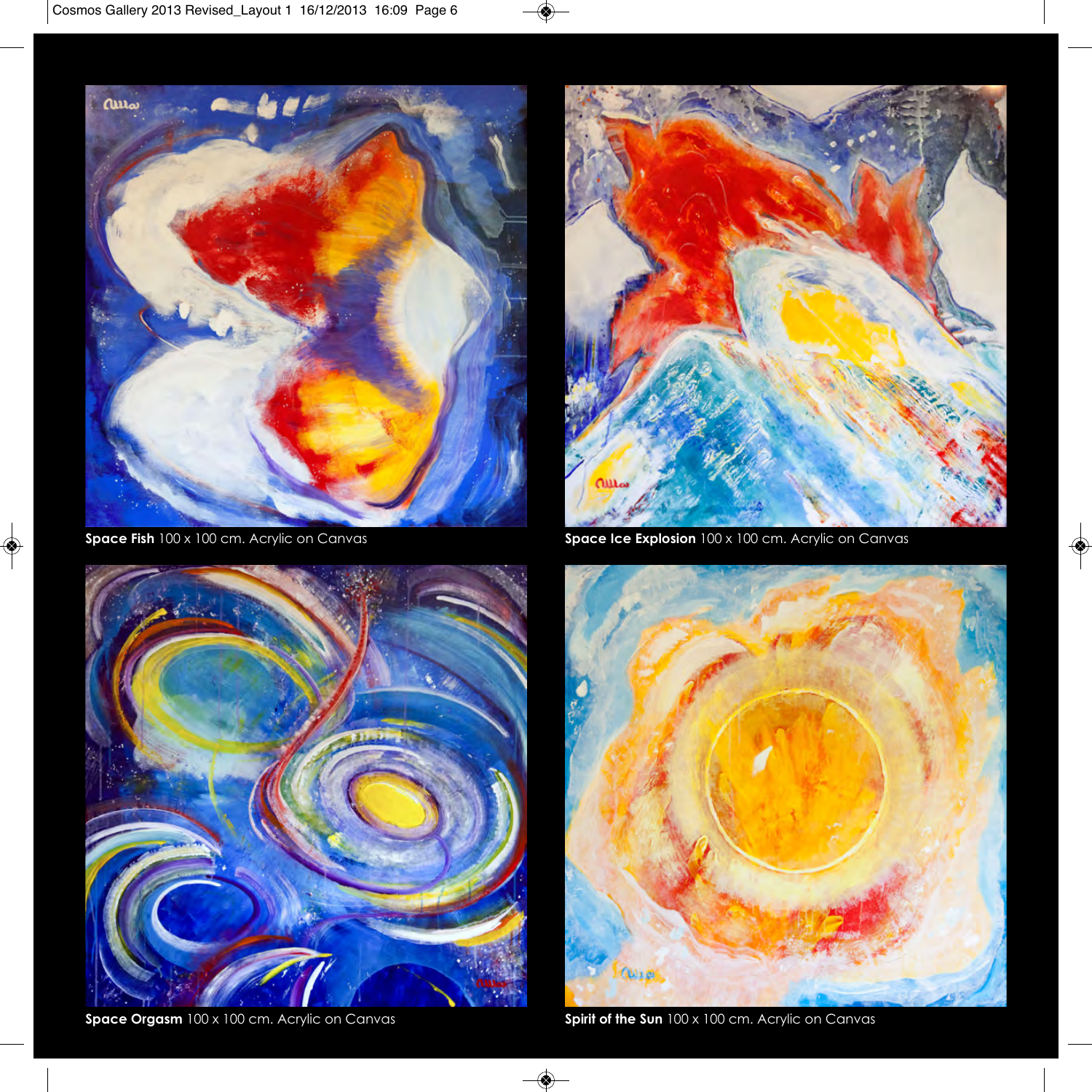

**The Nucleus and the Cosmos** 100 x 100 cm. Acrylic on Canvas **Venus Rising** 100 x 100 cm. Acrylic on Canvas





**Cosmic Ice Breaking** 100 x 100 cm. Acrylic on Canvas **Volcanic Eruption** 100 x 100 cm. Acrylic on Canvas